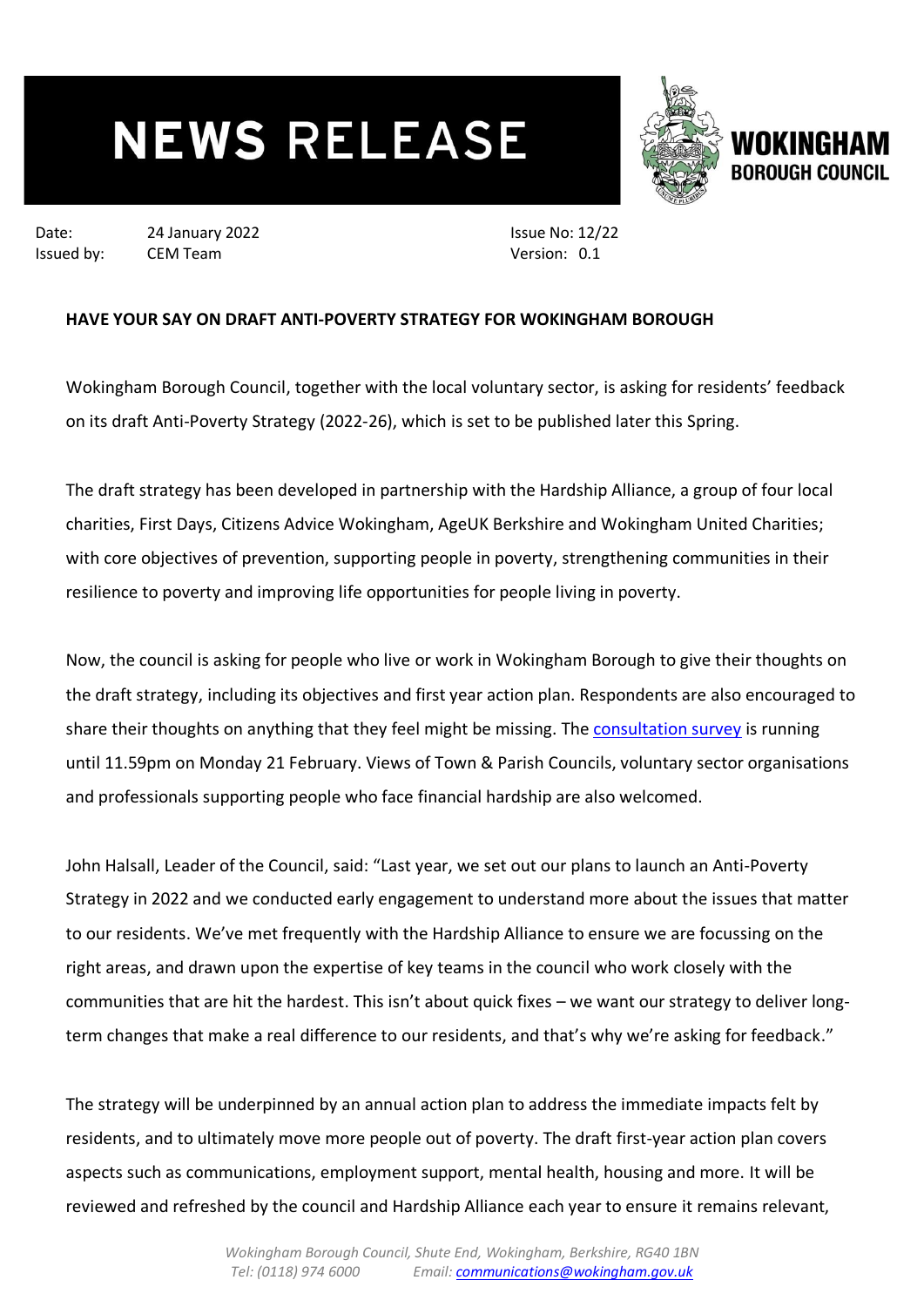builds on actions from previous years and is able to develop innovative and personalised solutions to address challenges faced by people in the borough.

Cllr Laura Blumenthal, deputy executive member for anti-poverty, said: "The council and the local voluntary sector work extremely hard to help people during difficult times; from support with housing and energy efficiency, to access to food and other essential goods. But we recognise that more needs to be done.

"By putting in place a clear action plan and holding accountability, we're demonstrating our commitment to tackling poverty in Wokingham Borough. We are continuing to gather knowledge and information to inform the annual action plans, and we want to hear from our residents on whether they feel we're focussing on the right areas, so we can build upon the support that's already out there, tackle key issues, and ensure fair and equal opportunities for all."

Amy Garstang, Manager at Wokingham United Charities, said: "We are very excited to be partnering with Wokingham Borough Council and the wider Voluntary Community Sector on this initiative. The Hardship Alliance has been formed to represent the voices of the wider Voluntary Community Sector, and ensure that the Council's Anti-Poverty strategy is community-led, both now and in the future. The initiative hopes to build a strong communication network between the wider voluntary sector and the local authority.

"Working together, we hope to drive changes that make real differences to those suffering hardship and poverty in Wokingham Borough. Wokingham is fortunate to have many passionate charities and community groups that already provide assistance and support, and it's vitally important that we represent the ideas and feelings not only of those organisations providing the support, but of the residents of Wokingham. Help us to help you."

The [consultation](https://engage.wokingham.gov.uk/en-GB/projects/tackling-hardship-supporting-our-residents) is open until 11.59pm on Monday 21 February and is running on the council's new engagement platform, [engage.wokingham.gov.uk.](file:///C:/Users/richud/AppData/Local/Microsoft/Windows/INetCache/Content.Outlook/PUDQHGS3/engage.wokingham.gov.uk) For anyone needing help with the survey, please contact the council by calling 0118 974 6000.

There is already a great deal of information and support available to residents in Wokingham Borough. Please visit the council's [Local Support Hub](http://www.wokingham.gov.uk/local-support-hub) for advice on issues such as welfare benefits, debt, housing, relationship problems, mental health, unemployment and more. You can also contact the One Front